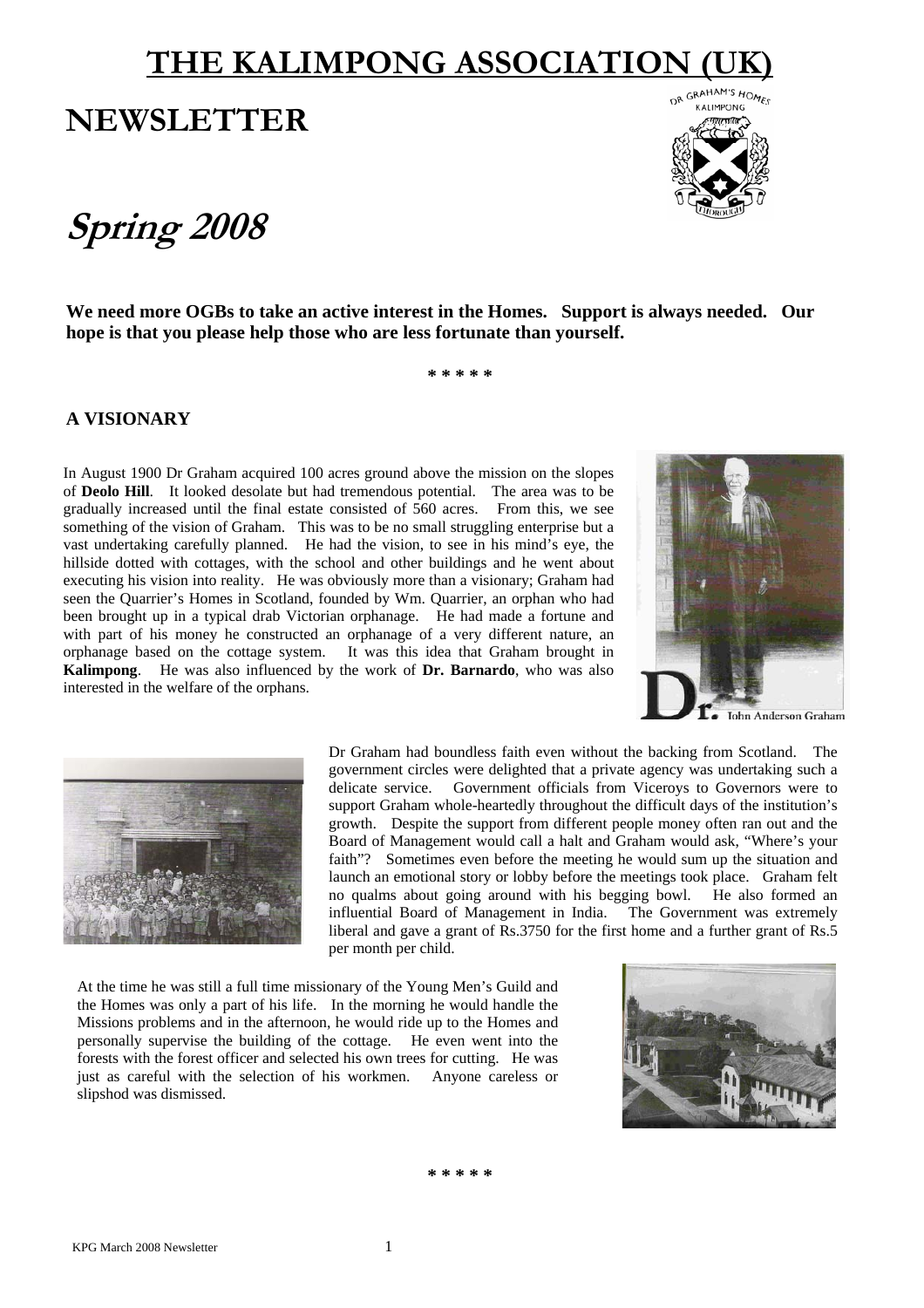## **TRAVELLERS TO KALIMPONG**

Here are some most interesting excerpts taken from the book "A Travellers Tale" written by Enid Saunders Candlin, the daughter of a Hong Kong tea merchant, when she was married and living and working in Calcutta, India. It contains many references to a part of the world that would be familiar to the OGBs of Dr. Graham's Homes, sights and sounds, places and faces that are bound to bring back memories. She writes in the following paragraphs …

"…………. In November of 1943 we took a short leave and went trekking in the Himalayas. We started from Kalimpong, West Bengal, India, a blithe little settlement on a ridge two thousand feet below Darjeeling. Kalimpong was a fine place, with a good school and bazaar, which had somehow escaped the ghastly westernization of the better-known town. Kalimpong was the town where the world traveller, John Norris, had lived for 6 months and wrote his book "Living with Lepchas." It was also the Indian terminal for the Tibetan wool route.

Our Train left Calcutta from Sealdah Station. At Siliguri we changed to the Narrow Gauge Train, the Darjeeling Toy Train, which was going to the rail junction of Gil Kola. After a few miles we entered the valley of the Teesta, a journey far lovelier than the road to Darjeeling. On arriving at Gil Kola, a car took us directly from the railhead to the Dak Bungalow. It was set in a very pleasant garden of flowers in full bloom and had the luxuries of electricity and plumbing. It had only one disadvantage though, a cross and disobliging old chowkidar. He was probably annoyed at being surprised by our sudden arrival, but he cut such a picturesque figure in his hand-me-down British Tweed London jacket, white jodhpurs and dusty turban, that it more than made up for his disagreeable disposition; and at 4000 ft, in sparkling clear air, less than perfect servants are very easy to tolerate.

Soon we set off to find our contact, a Tibetan named Tsering who lived in the town. He was to arrange our tour to Gangtok, Sikhim. We were to go by ponies, even 4 year old Posy. There was only one road, ascending 10 to 12 miles from Kalimpong to Pedong, then a steep 8 miles uphill from JalepLa to Gangtok. It offered the charm of going past terraced fields and looking down hillsides planted with orange trees. One could take the leisurely pleasant pace of the traveller before the engine.

As we explored Kalimpong we found that it had a European colony, chiefly of missionaries of whom the majority were Scots. There were also a number of Schools, the main one being Dr. Graham's Homes, founded long ago for the children of tea planters and native women. The Kalimpong Homes was an immensely respected institution whose pupils had a name for doing well. Through the fresh, slightly chilled atmosphere, the genial sun shone down to warm our backs, ripening the golden fruit, and making the giant poinsettias even more brilliant. These were reflected in the glinting eddies of the gurgling streams, whose sounds added to the many trickling waterfalls, and mingled with the intermittent jangling of the bells around the ponies' necks, had a calming effect.

Twice a week there was a market day that was held on the Mela Grounds, originally started by Dr & Mrs Graham, where local produce and arts and crafts, Mrs Graham started Kalimpong Arts & Crafts, were for sale. However, what struck us most about Kalimpong was its gaiety and light heartedness.

We found that Tsering was well known among the locals so we had no difficulty in finding his home. He lived on the far side of the bazaar (market place), in a house perched on a huge black rock beside the main road leading up the hillside so that from his windows he could see travellers arriving from Tibet. To reach him we had to climb some forty steps leading over the side of the boulder beyond which lay his very small garden, bright with nasturtiums. The house had a tiny square hall flanked by two small rooms on either side and two slightly larger rooms at the back. Every inch of space was crammed with furniture, bedding, pictures, boxes and wool. There was an urn in the kitchen for making butter tea and in every corner shelves, filled with maps, tracts and books, in English, Tibetan, Hindi, Urdu and a few other languages that we did not recognize. Mrs Tsering took Posy by the hand and leading her into the other room, encouraged her to put her hand into a large Goldfish Bowl, whereas most Westerners would have told the child not to touch. Mr Tsering wore a shiny blue serge suit. The apartment had three of its walls lined with three couches spread with rugs and with bedding rolled up. A small table between the beds took up most of the room so that there was hardly room to get one's feet on the floor. But then, one was intended to sit crossed legged. On the walls hung pictures of the Dali Lama, King George and Queen Mary, British battle ships and the Potalla. Extra large Calendars, stacks of newspaper both English and Indian and overflowing bookcases filled mainly with Bibles and Christian tracts. Tsering explained that he was a Christian. …………."

Enid Saunders Candlin, after completing her visit to Sikhim, returned to Kalimpong to take the train back to Calcutta. On the train, her fellow passenger was a young lady who, probably just out of school herself, was returning after having left her younger sister at the hill school. She was very cultured and spoke impeccable English. She explained to them that she was from an influential family in Shillong, Assam, and that her people were descended from a mixture of races. She also said that two of her brothers had already joined the Indian Merchant Navy. Enid remarked that she really enjoyed this girl's company.

She ends the Chapter by saying that she was really impressed with all that she saw and all those she met on her journeys. So much so that when she looks back on this trip she can only feel that it had been a beautiful dream, the settings were so ideal that she really has a hard time believing she was ever there."

\*\*Just a note to let you know that the Christian Travel guide, Tsering is the father of Tashi Pempa Hishey who was sent to Dr. Graham's Homes, and is well known to OGBs. He followed the true Christian witness of his father while running the family Taxi Business and serving the Kalimpong community. He also worked on the DGH board and was the Honourable Patron of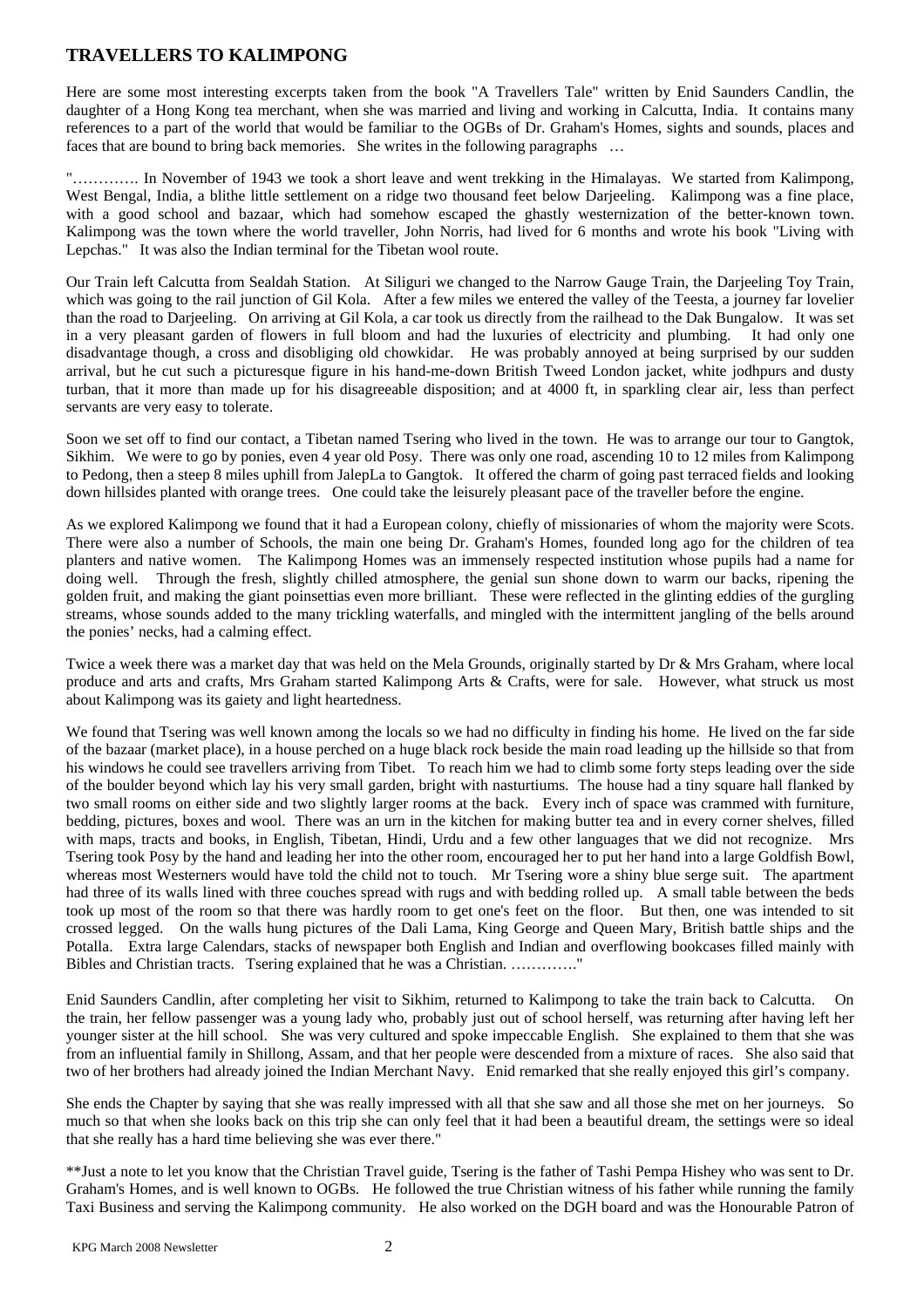Dr. Graham's Homes to the end of his life. Even today the Homes still rings with his testimony. It comes in the form of a hymn that he requested be sung at his funeral. The whole 60 plus members of his School Church Choir sang out the words of the enduring message of Psalm 23 "The Lord Is My Shepherd."

## **Elsee Pettigrew**

#### \* \* \* \* \*

## **TOO LATE FOR THIS CHRISTMAS - BUT POSSIBLY AN INTERESTING BIRTHDAY GIFT**

Dear Anglo Indian Compatriot! and book Aficinado! To anyone who is interested in buying Christmas presents for Grandchildren, some useful information about the community's Anglo Indian Heritage @ AMAZON? Many of our younger generation, our children and our Grandchildren, are not aware of our roots and the proud history of our community. In order for any people to survive, as a race and community, traditions and history have to be passed down from generation to generation. People who can trace their family origins and are aware of their history and culture and who share a common heritage are more confident as individuals. It is important that all our youngsters have the knowledge of where they come from and their proud history. Our community's has famous books by Frank Anthony, Herbert Alick Stark, Reginald Maher and Cedric Dover. Reading these, the younger generation, and we will be amazed at the achievements of our forefathers, and be very proud of our collective inheritance.

The Anglo Indian Heritage Books chronicle the rich and colorful history of the Anglo Indian Community. Our community has had outstanding achievements at every level of society for hundreds of years but that record of achievement has been hidden, passed over or co-opted as British and Indian History. These Books are an attempt to fairly represent the history of the community by works by Anglo Indian themselves. BUY THEM FROM AMAZON, Anglo Indian Heritage Books. If you follow the links to Anglo Indian Heritage Books @ AMAZON you can read descriptions of the books, other links will take you to Amazon UK where you can buy these books. For USA and Canada residents, visit your own country's Amazon websites.

#### **Rachel Hersey**

\* \* \* \* \*

## **Some Gems from Margaretta Purtill**

What constitutes being alive? We all have been given a lot to share with others. What have you been given in your basket? What are you really willing to give to have life or love or what you really want? What are you going to do with your wild, precious life? There is a tendency to 'clump' with sameness and uniformity. If you hang around with your own you are not going anywhere. It is how you react to difference that says whether you are a 'clump' or a human. Why does suffering do drastic but different things to many people? Some of us become bitter while others become more human. Relationships break down because somebody decided to tell a lie. We are set free by at least trying to forgive. To 'forget' means that we create new experiences with individuals or groups that give birth to new memories. The end result is to be in communion with one another - at-one-ment. The way to atone is to recreate the community.

Four things you need to remember about stories:

- All stories are true and some of them actually happened!
- Once you hear the words, 'Once upon a time....' It's happening to you. Stories tell us the truth about ourselves.
- All Stories are written in order to get us to change or to transform us.
- There are only two reactions to every story, either 'it's great' or 'I don't like it!' People rewrite the story to tell their own agenda.

As you mature in life you start including all that you have excluded when you were younger.

#### **\* \* \* \* \***

## **KPG DANCE 18 OCTOBER 2008**

Will be held at **The Archbishop LanFranc School, Mitcham Road, Croydon, Surrey, CR9 3AS**. Parking is available for over 300 cars. Easy access by train or bus. Dance the night away to the fabulous sound of **"Franks Multicoloured Disco"**. Remember our last dinner and dance - yes folks it's the same disco, 18.00 hrs to 23.00 hrs (6pm – 11pm).

**Tickets : £10.00 before 21 September - thereafter £12.00** 

**Available from Committee Members - see last page for contact details.** 

#### **Margaretta Purtill**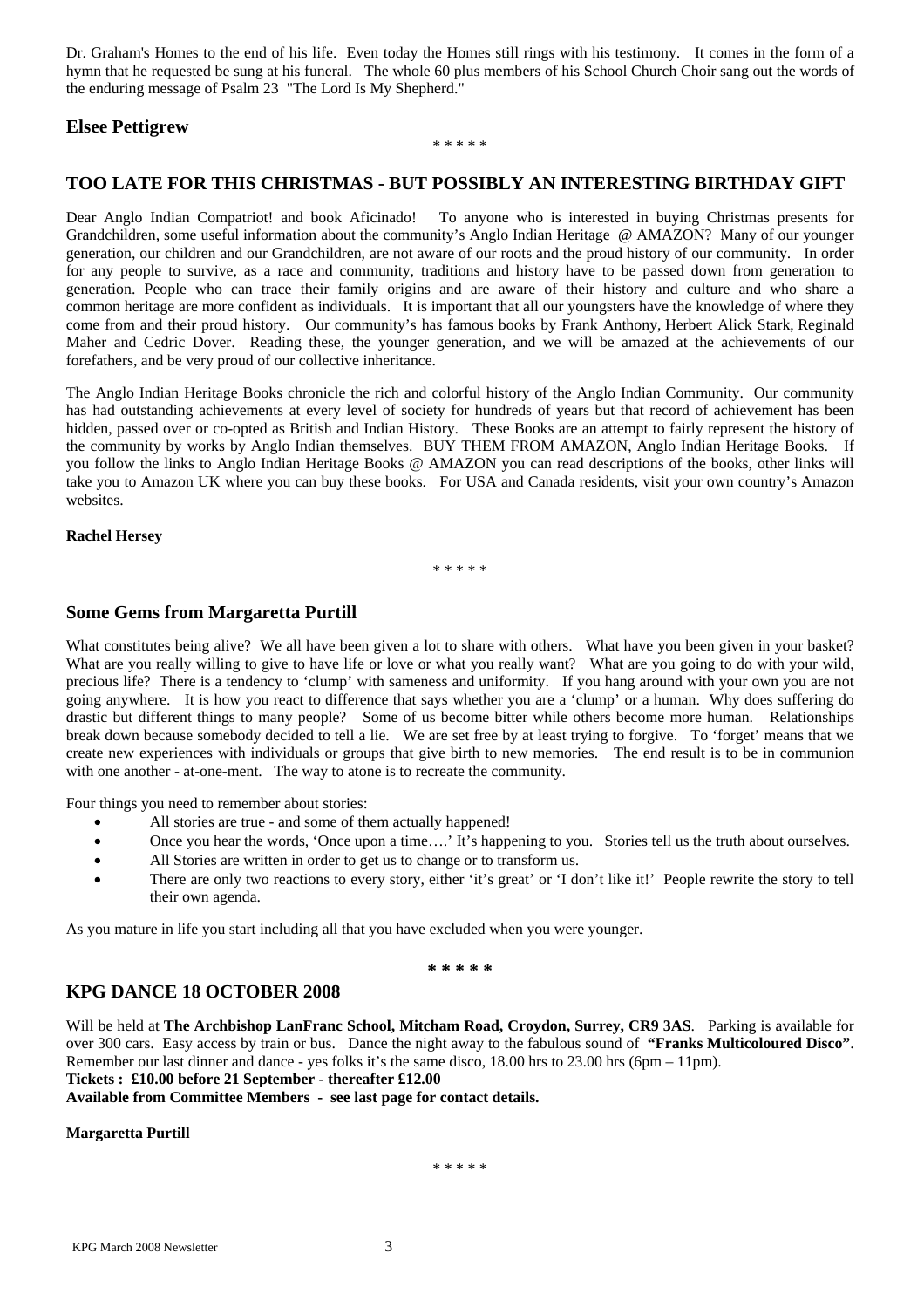## **OGB's NEWS**

Have you visited the KPG website, if not, why not take a look, the address is [www.kalimpong-association.co.uk](http://www.kalimpong-association.co.uk/)

**\* \* \* \* \*** 

## **Renewing Old Friendships …**

There is not much I can tell you about my holiday in Calcutta, as it was quiet. I stayed at the Himalayan Theatre apartments and met my old mates whom I worked with in the Licensed Measurers Department, who were visiting Calcutta from the UK. I was very happy to meet Noel Zscherpel as he is a good chap, and was supposed to go to Kalimpong with him but he had already been there when I arrived. I also met Florence Snell, who came with her brother. It's always good to meet OGBs.

#### **Duncan Watford, Australia**

**\* \* \* \* \*** 

## **Life in Retirement Mode**

Having retired in January this year it is simply marvellous to find out what a life in retirement mode is like. To actually reach retirement age shows that one has been lucky to survive the crazies on the roads to start off with. It would be so easy to simply sit back and laze around and do absolutely nothing at all but I think it is important to make every day count while still enjoying oneself. That being the case, we have in place a system which permits us to maintain the cleanliness and running of the home as it were while still affording us time as a couple and time for ourselves. And it is, as I said above, absolutely marvellous.

We returned on Monday, 10<sup>th</sup>, from a holiday to Hong Kong. I had last been in Hong Kong 38 years ago while working in the British Merchant Navy, and it has changed out of sight. Christine had not been there before and both of us were blown away. It was clean and tidy with the locals being meticulous and civic-minded. There is no graffiti and no vandalism that we could see. Traffic lights were `obeyed` and road rage is unheard of. The MTR (the mass transport system) works reliably and efficiently moving thousands of people with no drama whatsoever. It is easy and comfortable moving around there. The quaint trams are both a boon and a joy for the overseas traveller. Shopping encompasses both the high end and the low end and we had a great time there. A veritable utopia? I think it is.

We will be going to the Daintree rainforest in Australia in May to get married on the 20th May and will have our honeymoon there followed by a few days in Port Douglas and Cairns. In August we go to the UK for a tour, during which we will also stay in London and in York for a while. In October we will go to Canberra for the Floriade.

My half-brother, Charles, who was in school a long time before my time, is in Arizona and we would like to visit him sometime, most probably in March or April next year. The Grand Canyon is in Arizona and Arizona is to the immediate east of the state of California, which makes making a trip there much more tempting.

We love our garden here and I must tell you that the purple seedless grapes we were fortunate to have, have been out of this world. There were bunches and bunches of them hanging down from the pergola, so many that we had to give batches of them to our neighbour and to our kids. I even froze some and dried others and so we still have them. We are hopeful of having a similar bountiful harvest as it were when the mango trees start bearing fruit. We have a range of fruit trees in our suburban block, a banana tree, an Indian guava, an Asian guava, a strawberry guava, a lemon, a blueberry, two mulberry, a papaw, two apple, a blood-red orange, a navel orange, two mandarin, four grafted mangoes, and four more mangoes I grew from seed, a peach, two plums, a nectarine, four grapevines, and a fig. And I must not forget the avocado. Christine plonks down tomato, beans, eggplant, garlic, onion, chilies, and herbs too numerous to recall, and pumpkins, pumpkins and more bloody pumpkins snaking their way all over the garden beds! I tell you, the snails, during their time in our garden, are everywhere in their hundreds, so much so that we have had to go on regular night patrols to snatch them off green shots to give the plants a fair shot of reaching maturity. We both believe in being as organic as possible and this extends to the garden in a very major way.

Enough. I have written too much.

#### **John Dempster**

**\* \* \* \* \*** 

## **A Family Wedding in Sydney**

A trip to Australia at any time of the year is a delightful treat! Our chance to experience this came when we received a beautiful invitation to attend the wedding of Louise and Paul in the Sydney Botanic Gardens on the 22 March 2008. Louise is the eldest daughter of my brother Henry, who many of you will remember, and his wife, Helen.

It did not take long for me to spring into action, and while John was in good humour and with the promise of several games of golf, I visited our patient travel agent to implement an itinerary. As the time drew nearer, we had to face the very painful and difficult decision of finding a good home for our latest family additions, namely, Peanut and her kitten, Tiglet. We were very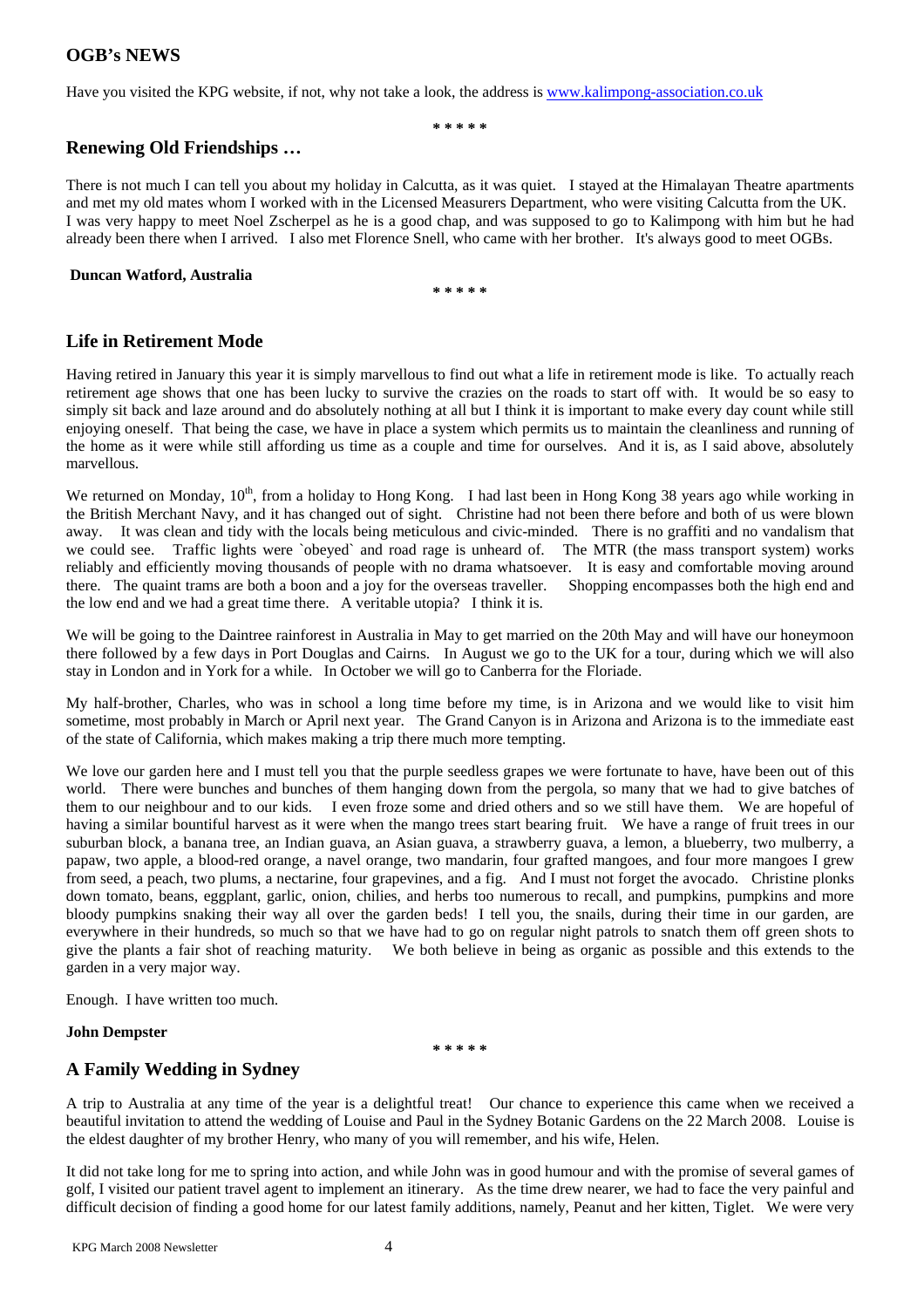fortunate in finding a cattery in the next village with excellent facilities and a caring owner. The important decision made we were now able to concentrate on our forthcoming holiday!

On the 25 February we flew from Heathrow (thank goodness this took place before the opening of Terminal Five) to Singapore. The airport building is large, modern, extremely clean and the floral arrangements on the way to the baggage claim area, were second to none. We were met and taken to our very comfortable hotel in the centre of the city. The following day we visited the beautiful, well laid out, Botanic Gardens. The tranquil atmosphere was most welcome. The Orchid House was spectacular with orchids of every colour, shape and size and is very well worth a visit.

The following day was spent shopping and I was fortunate to find a very suitable silk jacket to enhance my wedding outfit! However, no golf for John, as yet! Our next stop was Adelaide where we spent time with our friend, Joy. We enjoyed a trip to the city of Adelaide and a paddle in the sea along Henley Beach - no sharks in sight and still, no golf! We then flew on to Melbourne where our friend, Merrilyn, met us at the airport. We have been friends since the early 60's when Merrilyn and her sister, Fay, came to England on a teacher exchange. We were fortunate enough to telephone Robert Wilsone very briefly as he was on his way out to an appointment. We spent a day at the Healsville Animal Sanctuary where we were thrilled to see Koalas, Kangaroos, Dingoes, and Platypus swimming in a stream. A visit to St Paul's Cathedral was very special to us because an architect called William Butterfield, who lived in England all his life, designed this majestic building and was also responsible for the refurbishment of our own Parish Church in Hellidon. Incidentally, the floor tiles around the Altar are the same design as those used throughout the Cathedral.

Once we arrived in Sydney we were very happy to visit Miss Alice Allen, once Housemother at Assam Cottage. She remembered John well. We also visited Betty Ingles (nee Simpson) and her husband, Dudley.

Later on we were pleased to become involved with the pre-wedding celebrations. Henry and Helen had invited all the wedding guests (complete with identification labels - Bride, Groom, Mother of, Father of… etc!) for a delicious lunch prepared by experienced caterers. The garden had been decorated with red, blue and gold balloons, set in a dedicated area. This was very effective. This was a lovely opportunity to become acquainted with all the guests and to meet our new relatives. Unfortunately, it was not possible for Jean, who lives in Canada, to join us for this happy occasion. Believe it or not, we had a downpour of rain overnight and were forced to purchase umbrellas! However, the sun shone on us for the rest of the day and the wedding day was beautiful with not an umbrella in sight.

The stage was set; large white tulle bows were tied around the trees surrounding the wedding site. In the background were the Sydney Opera House and the Sydney Harbour Bridge, and all around us were beautiful gardens. At the appointed time the three bridal attendants, Priya, dressed in blue, Sharmila, dressed in purple and Louise's gorgeous younger sister, Alison, dressed in green made their way to where the guests were assembled.



The beautiful bride, Louise, wearing a long cream gown and a feather bridal headdress, with her proud father, Henry, arrived to where Paul and his Best-man were waiting. The wedding ceremony was conducted by the Registrar. It was simple, meaningful and very touching with not a dry eye on the lawn. As is customary in Australia, this was followed by loud applause and numerous clicking cameras. The Reception was a great success with a delicious meal, sincere speeches and a toast to the happy couple. It was a truly happy day.



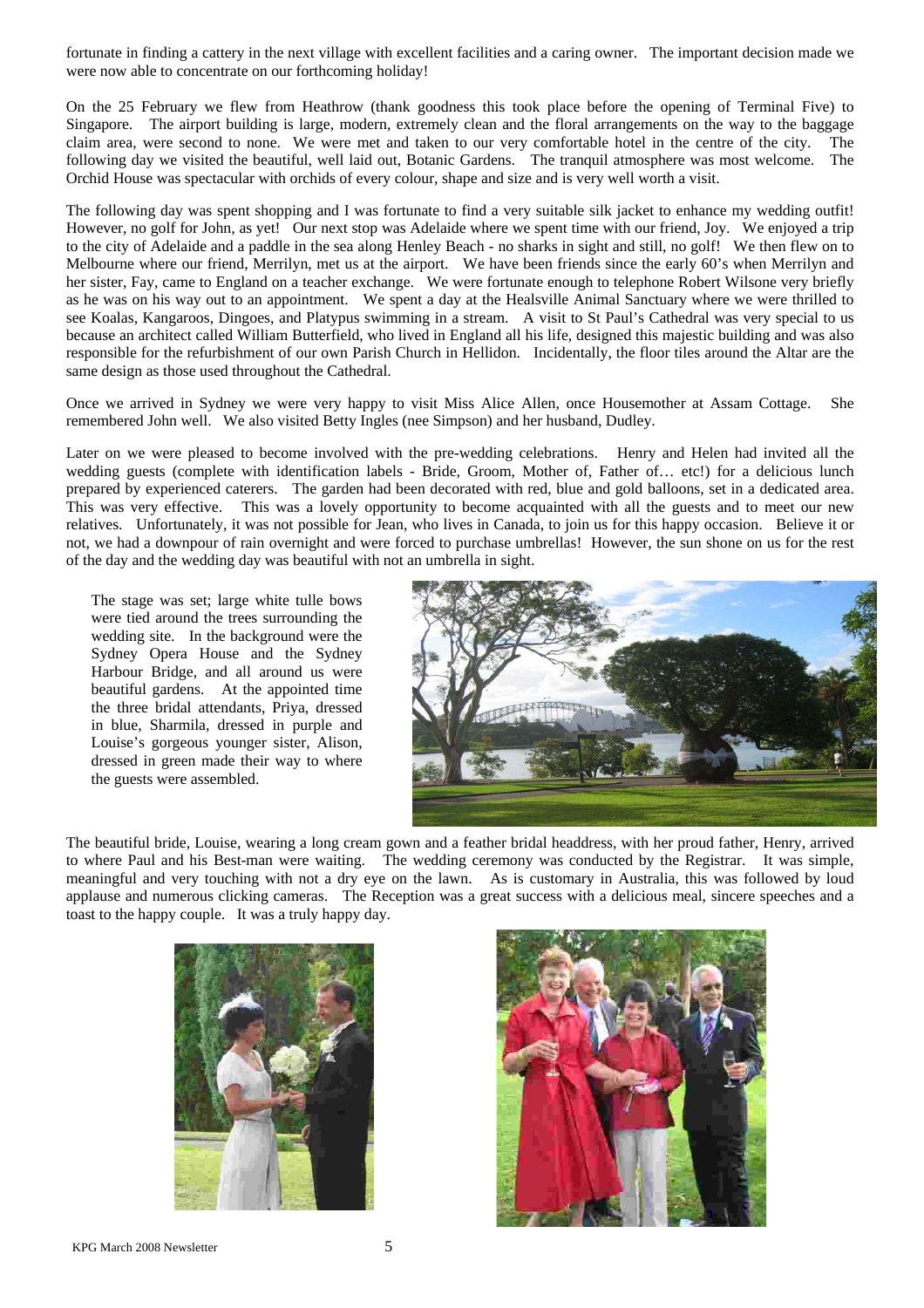Our next destination was Brisbane where Henry is currently working. Their apartment afforded us a wonderful view of the city and the River Brisbane. At night the reflections of the city lights in the river were spectacular. We spent a day visiting Robin Route in his home in Beenleigh, and were happy to make a telephone contact with Val and Tommy Turney and also George Clayton, who live in Queensland. We greatly enjoyed the train ride there and back. At the end of a week in Brisbane we sadly bade farewell to Australia and flew to Bangkok. The statues of Buddha were quite amazing, especially the gold Buddha, weighing five and a half tons! We enjoyed a tour of the city of Bangkok and the following day flew back to the welcome cool of London.

Oh, I almost forgot, John did manage two games of golf at Pennant Hills Golf Club with Henry whilst we were in Sydney!!!

#### **Ellena Christie**

**\* \* \* \* \*** 

## **KPG NEWS**

#### **From: The Chairman, Board of Management, Dr Graham's Homes.**

It has been a very hectic period for us with the four concerts in a row - being nothing short of a triumph for the children.

First it was at the St Andrews Ball on the 1 December where they sang a number of Scottish tunes much to the delight of a very select dinner gathering. Our Board Member, Paul Dryden and his wife, organised everything and the net proceeds went to the Homes. It was Rs 2500 a plate gathering with quite a few sponsors backing the Ball. The next morning our traditional Anniversary Service was held at St Andrews Church. That same evening the concert held at the RCTC Lawns, where a crowd of 3500+, were enthralled with their special brand of music and song. It looked like a New Year's Eve Party and the cheese and flowers on sale for the Homes were picked up in the first hour.

The final concert, a Classical and Christmas Concert was held at St Paul's Cathedral on the 3rd evening, where we had over 800 people thronging the Church to witness what, I believe, was one of our finest performances. The Governor of West Bengal, Mr Gopal Krishna Gandhi and Mrs Gandhi, were present as our guests. Considering that the Cathedral sits 550 and we had added another 200 chairs it was something to see and a matter of great pride for the Homes. We were also able to raise Rs 9 lakhs in the effort after expenses. I thought the children would be absolutely exhausted, but not so. The next morning it was a great thrill for them to be at Nicco Park for a beautiful day out before they dispersed for the Holiday. The children's Christmas Tree Party will take place the next week and I am sure it will be a great success.

Yearend reports are being evaluated. It is a very turbulent time in Kalimpong and Darjeeling with the Hills going through another unfortunate round of indefinite bundhs with which we must cope. I just hope with elections round the corner we do not have further disruption. The Class X and XII supported children have been asked to report back on the 16 January 2008 for intense study before the Board Examinations. I just hope all of them will avail themselves of this special opportunity. I have added a rider that there will be no further support through College if they do not come just to make sure they do. Last year only 60% returned for special classes.

#### **Micahel & Marguerite Robertson**

**\* \* \* \* \*** 

## **Assam Cottage Appeal update: 15 March 2008**

The current donations received so far for the Assam Cottage Appeal fund, which celebrates its Centenary year in 2009, now stands at an impressive £1011.99.

Many thanks for your continued support - special thanks to Evelynne Hunter (nee Peters) and Jean Martin (nee McMahon) for their generous donations received since the last update.

#### **Malcolm Johnson**

**\* \* \* \* \*** 

## **INTERNATIONAL CONFERENCE**

At our meeting last evening we finalized the dates for the International Conference as 11<sup>th</sup> and 12<sup>th</sup> April 2008. Delegates will be asked to arrive on  $10^{th}$  April and leave any time on the  $13^{th}$  or later. However, the business will be conducted on  $11^{th}$ and  $12<sup>th</sup>$ , both days and pretty extensively. We expected a single delegate for OGB Associations as numbers will have to be kept in check to control costs. There are going to be three delegated from the UK Committee.

The agenda has been circulated to our committee formally today and hopefully this can be sent to all committees by the 1 February. I look forward to your participation.

#### **Michael Robertson**

KPG March 2008 Newsletter 6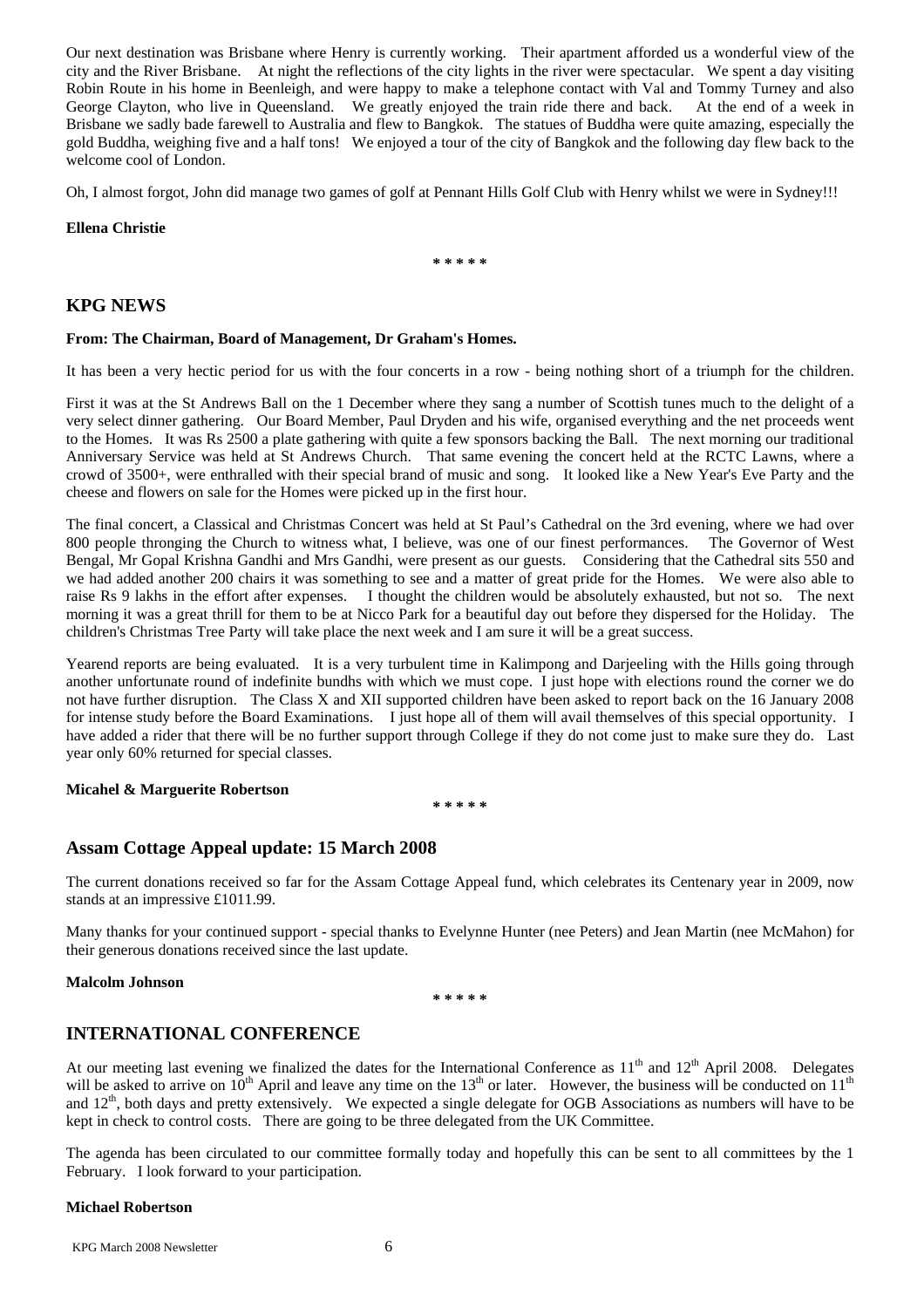## **FUND RAISING**

Allan and Denise invite you to dance the night away to the fabulous sounds of "**SILHOUETTE**" on **Saturday, 10 May 2008** Botwell Hall, Botwell Lane, Hayes, Middlesex, UB3 2AB - 7.30 till midnight

#### **All tickets £10 Free plate of hot snacks - licensed bar**

Tickets purchased after 3 May will not include free snacks

Dress: Smart - no Jeans or Trainers - No refunds - Rights of Admission Reserved Children under 12 years will not be admitted

Tickets and further information please call

Allan on **01895 463960** or **07976 687295** (Uxbridge) Johnny Bartels **020 8578 5175** (Southall) Dorothy Rainford **020 8795 0314** (Wembley) Olgar Foxley **020 8813 5009** (Hayes) Lindy Court **020 8427 0727** (Pinner) Clifford Skinner **020 8592 0911** (Dagenham)

All proceeds to be donated to help educate young Anglo-Indian children in India Table reservation available - Email : **[allandenise@hotmail.co.uk](mailto:allandenise@hotmail.co.uk)**

**\* \* \* \* \*** 

## **OBITUARIES**

## **Jack Neville Jolliffe**

Jack was born on 13 December 1926, in Assam, India. He entered the Kalimpong Homes when he was 3 years old and was cared for in Lucia King cottage. Jack was 18 years old when he left Kalimpong; he was employed in Union Carbon, Calcutta and Lucknow, until retirement. He has two sons in India and two daughters in Canada. Jack lived with his eldest son in New Delhi when he took ill and was hospitalized briefly before he passed away on 2 December 2007, a few days shy of his 81st birthday. He also had two brothers, Richard and Arthur, who are deceased.

#### **Cynthia Gough - Submitted by his daughter, Gail Gilbert, Mississauga, Ont**.

**\* \* \* \* \*** 

## **Gerald Dumaine**

Gerald was born in India on 6 January 1922 and passed away on 29 January 2008. Gerald's funeral was held on Monday, 11 February 2008, at the South London Crematorium, Rowen Road, Surrey.

Gerald's mother had a bad accident and was paralyzed from the waist down. Gerald and Muriel were sent to Dr Graham's Homes, Kalimpong at the age of 5/6, and he remained there until he was 15 years old. Gerald joined the army medical core during World War II.

He worked for Dr Garrow for a while then joined the British India Steamship Company as ship's Bursar for ten years. Gerald met and married Freda. They came to England in 1957. Cable & Wireless then employed him as a telegraphic engineer until his retirement at the age of 60 years. He then set up and ran his own printing service until the age of 72 years.

Gerald was appointed a Trustee of the KPG Charity Trust in 1994.

## **Freda Dumaine**

**\* \* \* \* \*** 

Gerry spent his childhood years in the Homes, and was in Grant Cottage. Like so many children of that era, he did not go home for his holidays. He was born in Calcutta and had French ancestry. He was chuffed to learn that there was a Dumaine Street in the French Quarter of New Orleans, USA.

I first met Gerry when I became Hon. Secretary of the Kalimpong Association and Editor of the Newsletter in the 1980s. I would phone him after completing the typing of the quarterly newsletter on the old Gestetner "skins", which we used in those days, and he would come to my home to pick up the newsletter for printing and putting together in his Dumaine Printing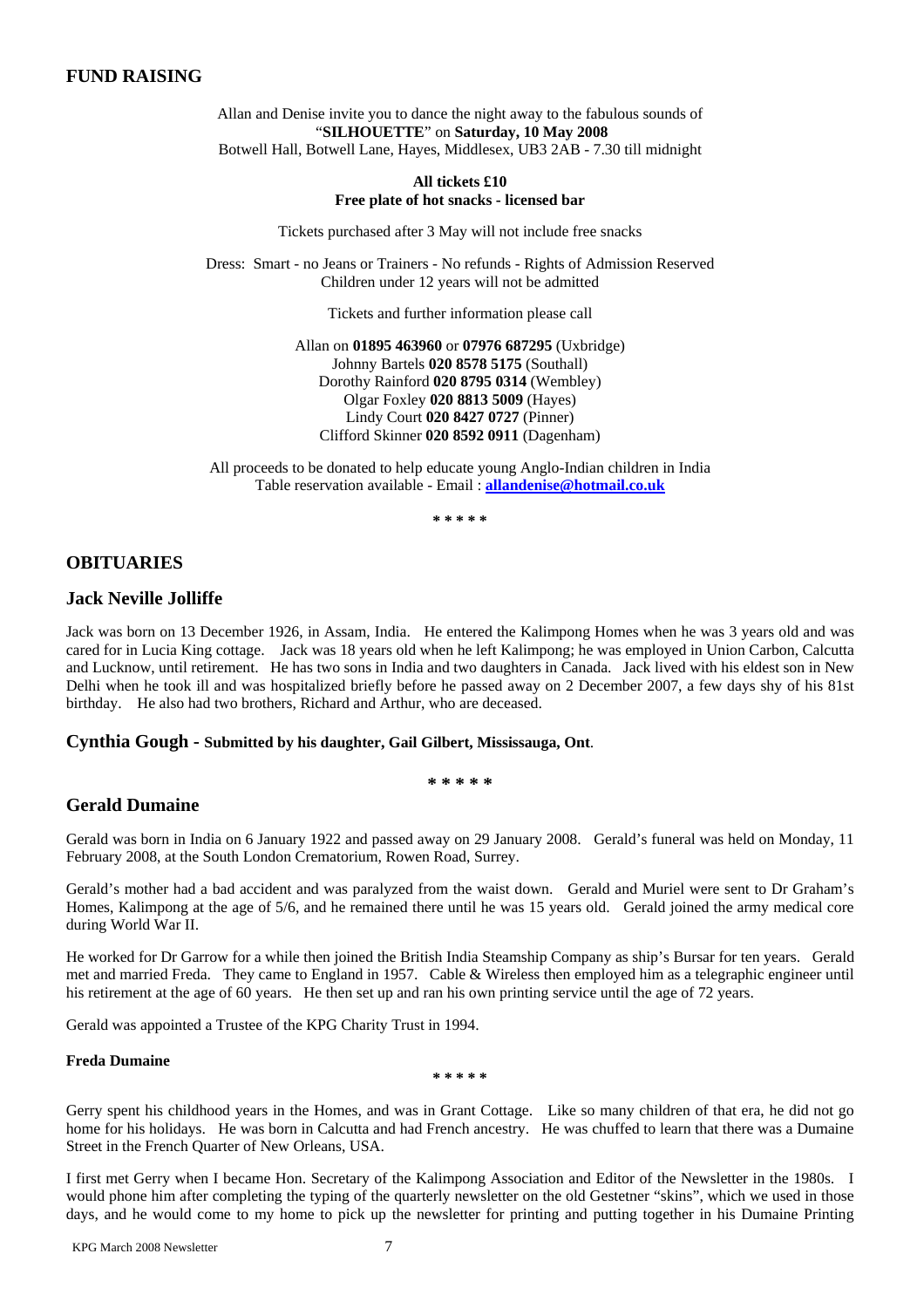Press. He joined the Committee and took over from me as Hon. Secretary and Editor in 1993/94, as well as continuing to provide his printing services for a short while. He attended all the London reunions until he became ill.

We send our deepest condolences to his wife, Freda, and family.

#### **Patsy Hardie**

**\* \* \* \* \*** 

## **Douglas Kingsley McMullen**

Douglas died on the 8 October 2007 in St Thomas' Hospital London, after a long illness. He was 85 years old.

I find it difficult to string together phases of his life to compose a true obituary since Douglas made all the preparations for his own funeral, including the destruction of the document from which the Eulogy was read. The acoustics in the Church rendered the reading by an African friend almost inaudible; therefore, what I now write is culled from my own memory.

Douglas and his elder brother, Lionel, now long passed over, were born in Kolkata. Their mother, an old girl who left the Homes in 1916, was Rowena McMullen. The boys joined Wiston cottage in 1927, the newest, built in 1921. Rowena took them home to Dum Dum in Kolkata every winter. When Douglas left school during the second world war, he and his Wiston chum, Peter Crowfoot were made to believe that the manager of the Birkmyre Hostel was to take them for a joint interview to a firm of jute wallahs. But by the end of that day they found that they had signed up as members of the British Army, and were posted to Lucknow for training in the RAMC. Next posting was to Iraq, or to be precise, Basra. The war's ending found the units there closing. One happy stroke for them was that the closing operation as being supervised by an ex KPGite, Dr Cecil Cousins, who died in Essex not that long ago. After Independence Douglas opted for immigrating to the UK. He started training as a nurse in the National Health in 1948. By the time the retired he was in a teaching post in Wandsworth, London.

This is the proper place for me to mention the part, which ex-Wiston Cottage boys played in the early years of our Association. Their names ring bells, Hector Smith, Arthur Abbott, Peter Crowfoot, Andrew Luck Bennett and of course, Douglas. It was a relief to the Committed when Douglas volunteered to chair the sub-committed which was set up to appear to OGBs to contribute the £24,000 necessary to construct and furnish the hotel for senior boys. When the opening date was fixed and the surviving three, Douglas, Norman Hutchinson and myself were invited to participate in the opening. Douglas was unwilling to cancel his trip (an annual event), to the USA. How he loved America! Was it any wonder then that one of his funeral hymns was the Battle Song of the Republic?

Sadly, towards the end of his; life he discouraged visitors. He was too ill to cope. We, who knew him, will miss him. He was without relatives.

#### **Eddie Lamb**

**\* \* \* \* \*** 

## **Denzil A Van Haeften**

As mentioned very briefly in the last Newsletter, Denzil passed away on the 15 October 2007 in the place of his work, The Good Shepherd Agricultural Mission, Tanakpur, United Provinces, India. When we try to reckon up the life of hardship, which Denzil endured as a leper, it is comforting to learn that he died in peace in the place where he had labored off and on for half a century.

His sojourn in the Kalimpong Homes was short, from December 1944 to April 1950. His movements before he took up farm work at the mission in May 1957 were between Kalimpong when he was a patient in the Scots MacFarlane Memorial Leper Colony and Kolkota where he was employed as a motor mechanic. He must have had a break from farm work to go in for treatment at the colony, for he marries Megan, a fellow-patient there, and has a family of a boy and a girl, Albert and Gloria.

Fate looked kindly on the family, for at the juncture when the leper colony was closing and there was nowhere for them to live, the MacFarlane Memorial Church offered them a plot of land on which to build a hut. At this time our great friend and benefactor, Dr Jim Minto, encounters Denzil on the road from Siliguri to Kalimpong, driving cattle for sale to the butchers. Just that brief encounter with an OGB on the Siliguri road was to have sympathetic movements far and wide for we, on the KPG Association, UK, on receiving Jim's appeal, instantly set in motion brotherly and sisterly acts which provided the family with the necessary funds to build their koti; and, when the time came to have the kiddies admitted to Lucia King. Our Charitable Trust took on the responsibility for providing the necessary wherewithal for their education.

Gloria studied on to become a teacher who is following her profession in the Home and is presently resident in Grant Cottage with her teacher husband, Anil Wilkins, and their two children. Albert benefited while resident in the Birkmyre Hostel in Kolkata from funds provided by the Andrew Luck Bennett Bursary, and is, according to his late father's last letter, dated 31 July, doing very well in New Delhi. It was for just this fort of united action that our Charitable Trust was established. It seems fitting that we use this occasion to call to remembrance the good work in the sponsorship of Anglo Indian children that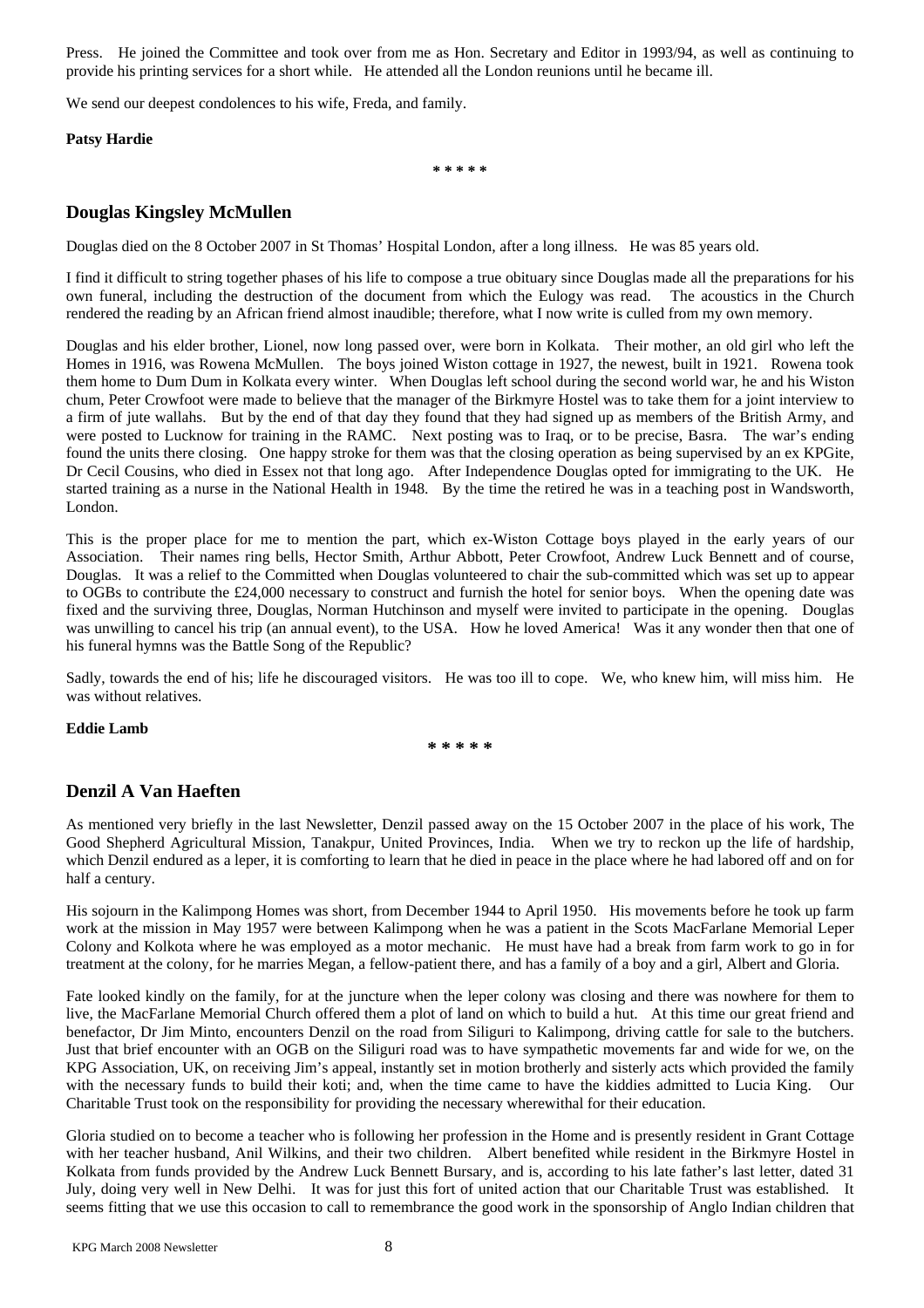our Charitable Trust is constantly engaged, and that it is only through the giving of us KPG folk that the Trust can function. Denzil's case shows that there is a brother or a sister out there who could do with a kindly handout.

We end this obituary on a sad note. Denzil longed for the coolness of the hill of Kalimpong, and purchased a plot of farming land above Grant Cottage where he started building his pukka koti for his and Megan's retirement. In his last letter Denzil writes, "I was in Kalimpong in December last year and saw that the house is almost complete. Although there are a few things that need to be done and with God's grace I believe they will be done too. How are the other OGBs? I would request you to give them my regards."

We extend to Mega, to Albert, Gloria and Anil and their two children our sincere condolences.

#### **Eddie Lamb**

**\* \* \* \* \*** 

## **The late Richard McGavin (OGB) 1897-1989**

The other day I came across an old letter from Richard who, at one time, was the oldest OGB member of our Association. As the story behind this letter is barely credible, I thought I would share it with members. It was written at a time when Sterling £1 notes were being rapidly withdrawn from circulation, making them very scarce.

On the day of our AGM in June 1986 when Richard was fast approaching the ripe old age of 89, my wife Jean (Harrop), Phyllis Fernandez, Peggy Marshall and I set off early afternoon for London, by car from South Croydon. Some 15 minutes into our journey, we reached the junction of Green Lane and Streatham High Road in Streatham (for those familiar with the area), where we had to turn right into the main road. At that point Jean thought she recognised an elderly gentleman walking on the other side of the road. Without hesitation she jumped out of the car, briskly crossed the road, informed the gentleman that she was a girl from Kalimpong, an OGB, and that she thought she recognised him as a fellow OGB. The gentleman then confirmed that he was indeed an OGB and his name was Richard McGavin.

Jean then informed Richard that, as we were on our way to 'the AGM', he might like a lift there. After this brief exchange, they both got into my car and I promptly drove off. Unfortunately, by the time we had driven only a few more hundred yards, I had to inform Richard that I was desperate to go to the loo, at a point when we still had a fair journey ahead in very heavy traffic. Richard then pointed out that there was a Safeway supermarket just up the road. So I swiftly drove to that Safeway and into their car park, abandoned Richard and the three ladies in my car and swiftly proceeded to the gents in the supermarket. Having restored my comfort, I proceeded to drive out of the car park, whereupon the attendant at the exit asked me to pay  $\pounds 2$  for using their car park. He explained that, he had to charge me this flat fee. Rather shell shocked by this, I enquired "Are you saying that had I bought even one packet of crisps for 7p, I would be entitled to free parking?" "Yes" was the reply. As we could not afford to lose further time by shopping for a 7p packet of crisps, I simply drove off with the feeling I had just been the victim of extortion. After all £2! £2!....For that sum, one could use the toilets at Victoria Station on 20 separate occasions!

At the end of the formal proceedings of the AGM, there was Richard, like the rest of us, happily enjoying the tea and food provided, loving the company and engaging in the usual chinwags, as is our custom. However, before we had all done with tea, he came up to me to utter these amazing words; "David, I'm going home now. Thank you for bringing me. Actually, I hadn't planned to come to the AGM."!!! To say I was amazed and somewhat perplexed would of course be quite an understatement. After all, we had only kidnapped him! The thought crossed my mind: "How could he have remained so calm and unflustered throughout the afternoon if he had been 'forcibly' whisked to a meeting he had no intention of attending?" It says much for our special DGH relationship that he so readily put himself in the hands of people he barely knew.

Richard went on to add that, when Jean approached him in Streatham, he was in fact on his way to Safeway the supermarket! Therefore, on his way home (this time by public transport of his choice!) from the meeting, he would be popping into the store where he would explain matters (my £2 fee for spending a penny!) to the manager whom he knew well. This of course also meant that, apart from depriving him of his freedom, we had quite unwittingly also prevented him from shopping for his groceries that afternoon. Amazing man. I recall dismissing his words as no more than words of comfort from a kind old man, and did not expect any form of reimbursement from the supermarket. However, only a few days later, I received Richard's letter mentioned at the beginning of this story. Dated 16th June 1986, he wrote from his flat in Streatham High Road:

#### "Dear David,

On my way home on Saturday I called in on SAFEWAY to buy a few items and as chance would have it I came across the Manager. I mentioned what happened. Without hesitation he gave he gave me a refund of the  $\pounds 2$  you paid. I converted the  $£2$  coins into pound notes, which are still legal tender. I am enclosing the £2 notes (sic), which you could re-convert into pound coins at any bank. Thanks for the lift. Without it I wouldn't have gone to the re-union. I didn't intend going. All the best. Yours sincerely,

#### **Dick McGavin**

PS: Perhaps you could acknowledge safe receipt. Thanks."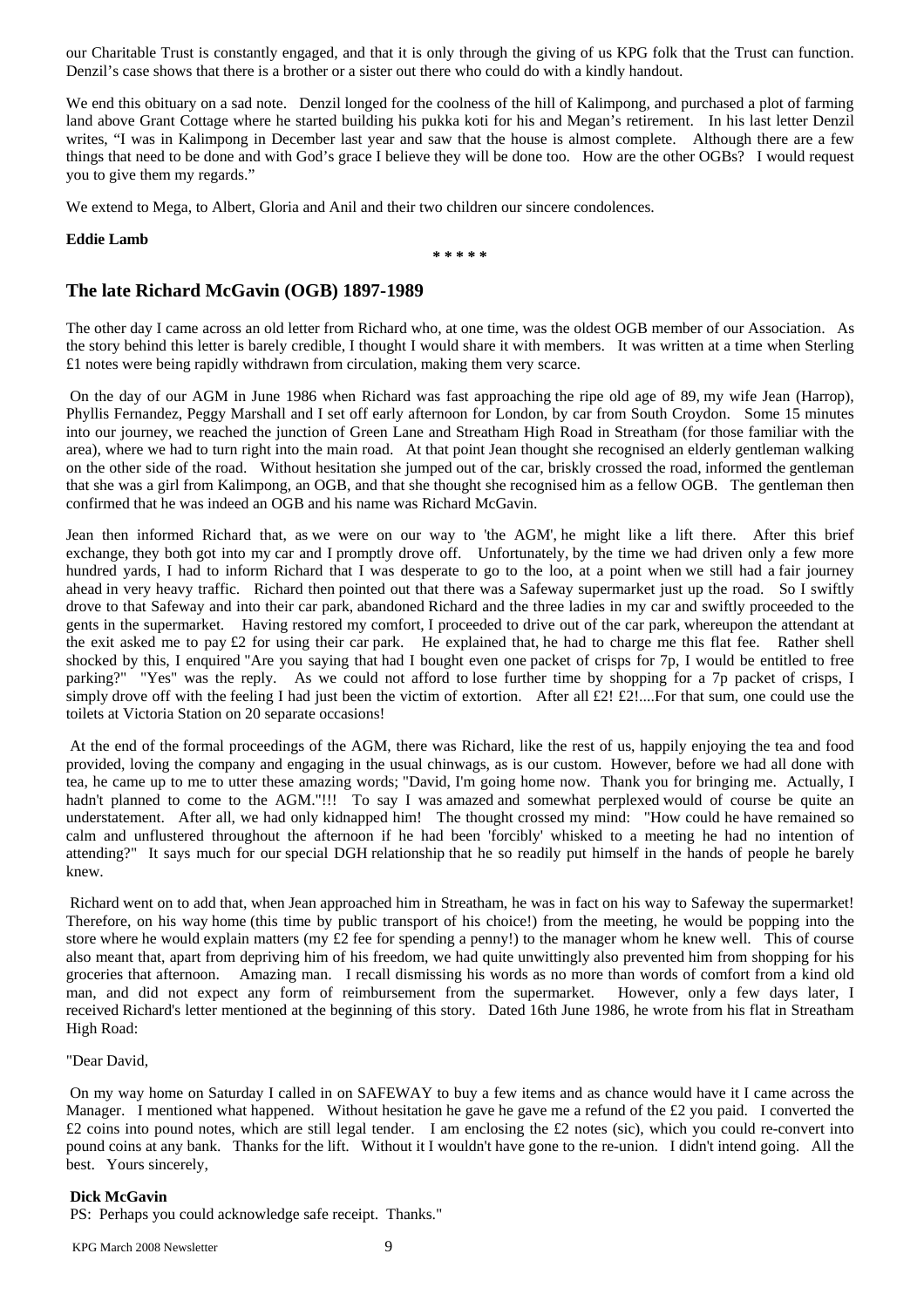Upon receiving this unexpected letter, my first thought was: "What an incredible man. Not only was he true to his word but he was also successful in obtaining a full reimbursement on my behalf." There was also the small matter of finding what were by then quite rare pound notes. I telephoned him that evening to express my sincere thanks for the trouble he had taken and to congratulate him on successfully procuring a refund for me.

Sad to relate that we never met Richard again and I do not think he attended another AGM and reunion after 1986. He passed away just three years later, in July 1989, in his 92nd year. Every time I think of this fascinating episode, it always brings a smile to my face. At the same time I am reminded of a grand old man, a genuinely nice guy, affable, kind, considerate, courteous and very patient. In short, one of life's true gentlemen.

I understand that Eddie Lamb, who may now be our oldest Association member, knew Richard pretty well, a great deal better than I did anyway. As Richard was one of Homes' earliest pupils having been admitted in 1901, to leave in 1915, I wonder if we could persuade Eddie to send in a write-up on what he knows of Richard's post-Kalimpong life. After all, life must have been very challenging, if not exciting, for a young boy leaving school soon after the outbreak of World War 1.

## **David Gundlach**

How about it Eddie, I'm sure it would make fascinating reading?

\* \* \* \* \*

## **Charles Francis Pontin**

Charles Francis Pontin, 81, of Mesa, Arizona, USA, passed away unexpectedly on 15 March, at Banner Baywood Medical Center surrounded by his loving family. He was born on 13 August, 1926 in India. Charles joined the tea industry as a young man in London, England, where he met his future wife, Liselotte Boser. His career led them to Toronto, Canada, where they married and then to White Plains, New York, where he worked for many years for an international company, managing its tea business. After retiring to Mesa in 1991, Charles and Liselotte enjoyed traveling to many exotic places around the world. In addition to his devoted wife of 50 years, Charles is survived by his daughter Karen (Jack) Milvaney and his son, Neil (Tracy Peers) Pontin both of Clifton Park, NY. He was also the beloved grandfather of Douglas and Lauren Milvaney and Kristen and Meghan Pontin. Those who knew Charles best will remember him for his devotion to and pride in his family, his extensive knowledge of a broad range of topics, his enjoyment in discussing politics and world events, and for being an avid fan of the English football team Arsenal Gunners. Family will be receiving friends on Wednesday, 19 March, 2008 from 4:00 to 6:00 pm at Mariposa Gardens Funeral Home, 400 S. Power Road, Mesa, AZ. In lieu of flowers, those who wish can make a memorial contribution to the World Wildlife Fund.

**Published in The Arizona Republic on 3/18/2008.** 

**\* \* \* \* \*** 

## **Extracts from the magazine of St Andrew's Colonial Homes - September 1939**

## **HOME (by an anonymous Old Homes Boy)**

Kalimpong, dear home of delight Where childhood and youth were spent; Its beauty a wonderful sight; God alone knows what it meant.

From childhood I grew to love The only home I have known Thanks to one sent from above To teach me to love one home.

Where all to me were so kind. Chapel, school and landscape below, They come like a flash to my mind The only home that I know.





A view of the glory of the world from our schoo